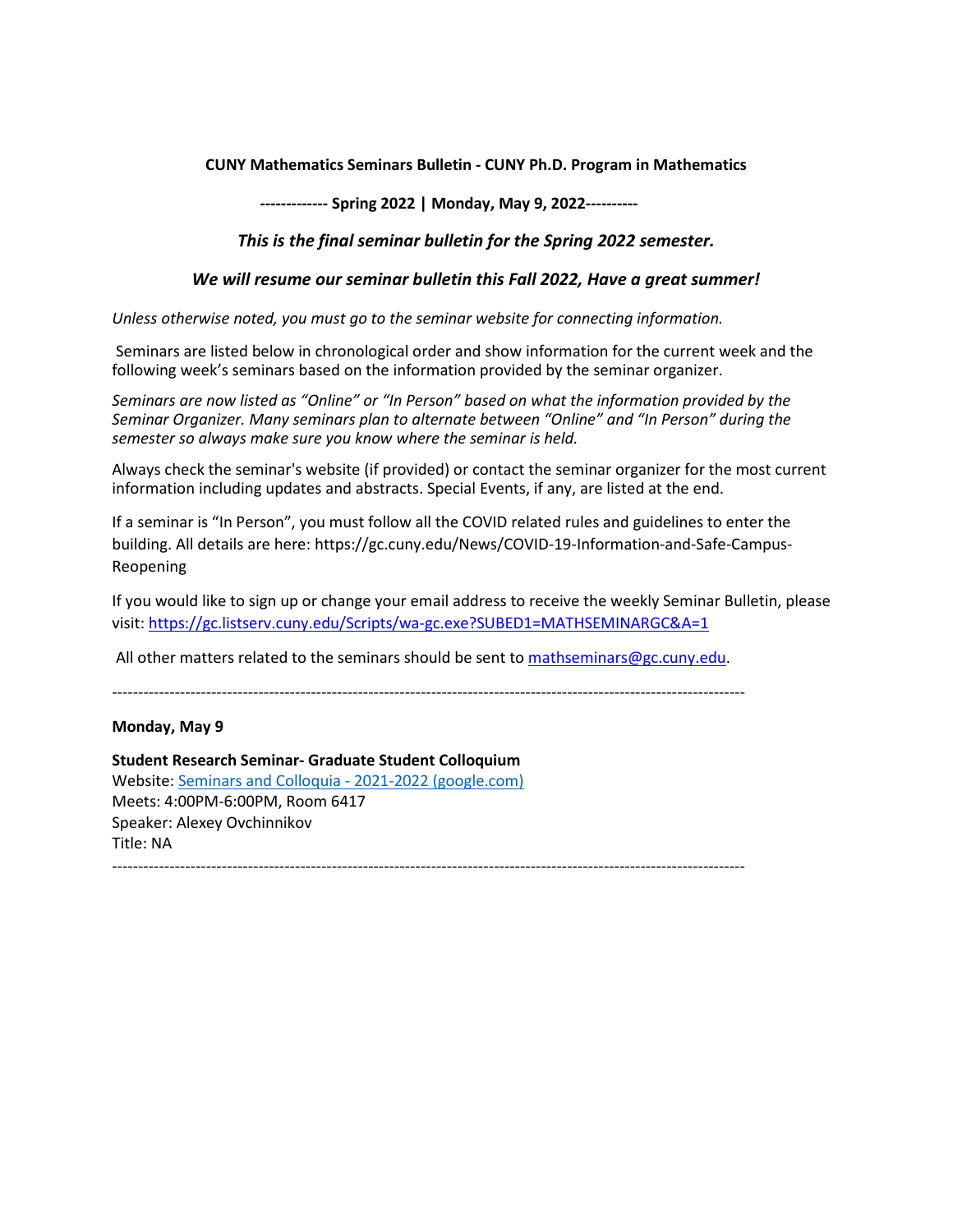# **TUESDAY, May 10**

### **CUNY Probability Seminar**

Website[: https://probability.commons.gc.cuny.edu/](https://probability.commons.gc.cuny.edu/) Meets: 4:30PM – 5:30PM, Room 9207 Speaker: Asher Roberts Title: Selberg's Central Limit Theorem for log|ζ(1/2+it)| Contact Organizer: Emma Bailey [\(bailey.emmacharlotte@gmail.com\)](mailto:bailey.emmacharlotte@gmail.com)

## **Kolchin Seminar in Differential Algebra**

Website[: https://sites.google.com/view/kolchin2021](https://sites.google.com/view/kolchin2021) Meets: 10:30AM- 11:45AM, Online Speaker**:** Heather Harrington, University of Oxford Title: Algebra and topology for biological systems Online - See Seminar Website

## **Geometry and Topology Student Seminar**

Website[: https://www.math.csi.cuny.edu/abhijit/studentseminar](https://www.math.csi.cuny.edu/abhijit/studentseminar)  Meets: 1:30PM – 3:00PM, (Hyflex-In Person & Online simultaneously) Room 6496 Speaker: Ajmain Yamin Title: A Modular Uniformization of the Heawood Map

## **NYC Geometry Seminar**

Website[: https://geometrynyc.wixsite.com/home/nyc-geometry-seminar](https://geometrynyc.wixsite.com/home/nyc-geometry-seminar) Meets: 1:45PM - 3:00PM, Online Speaker: Title: Seminar postponed until Fall 2022 term Online - See Seminar Website

# **Models of Peano Arithmetic (MOPA)**

Website: <https://nylogic.github.io/MOPA.html> Meets: 10:00AM – 11:00AM, Online Speaker: Saeed Salehi, University of Tabriz Title: ω-Consistency: Gödel's "much weaker" notion of soundness Contact Organizer: Victoria Gitman (vgitman@nylogic.org)

# **CUNY Geometry & Topology Seminar**

Website: <http://comet.lehman.cuny.edu/behrstock/seminar/> Meets: 4:15PM - 5:15PM, (Hyflex-In Person & Online simultaneously) Room 3212 Speaker: Title: NA

# **Hyperbolic Geometry Seminar**  Website: [Hyperbolic Geometry Seminar](https://sites.google.com/site/hyperbolicgeometryseminar/home)  Meets: 3:00PM - 4:00PM Online Speaker: Title: NA Online - See Seminar Website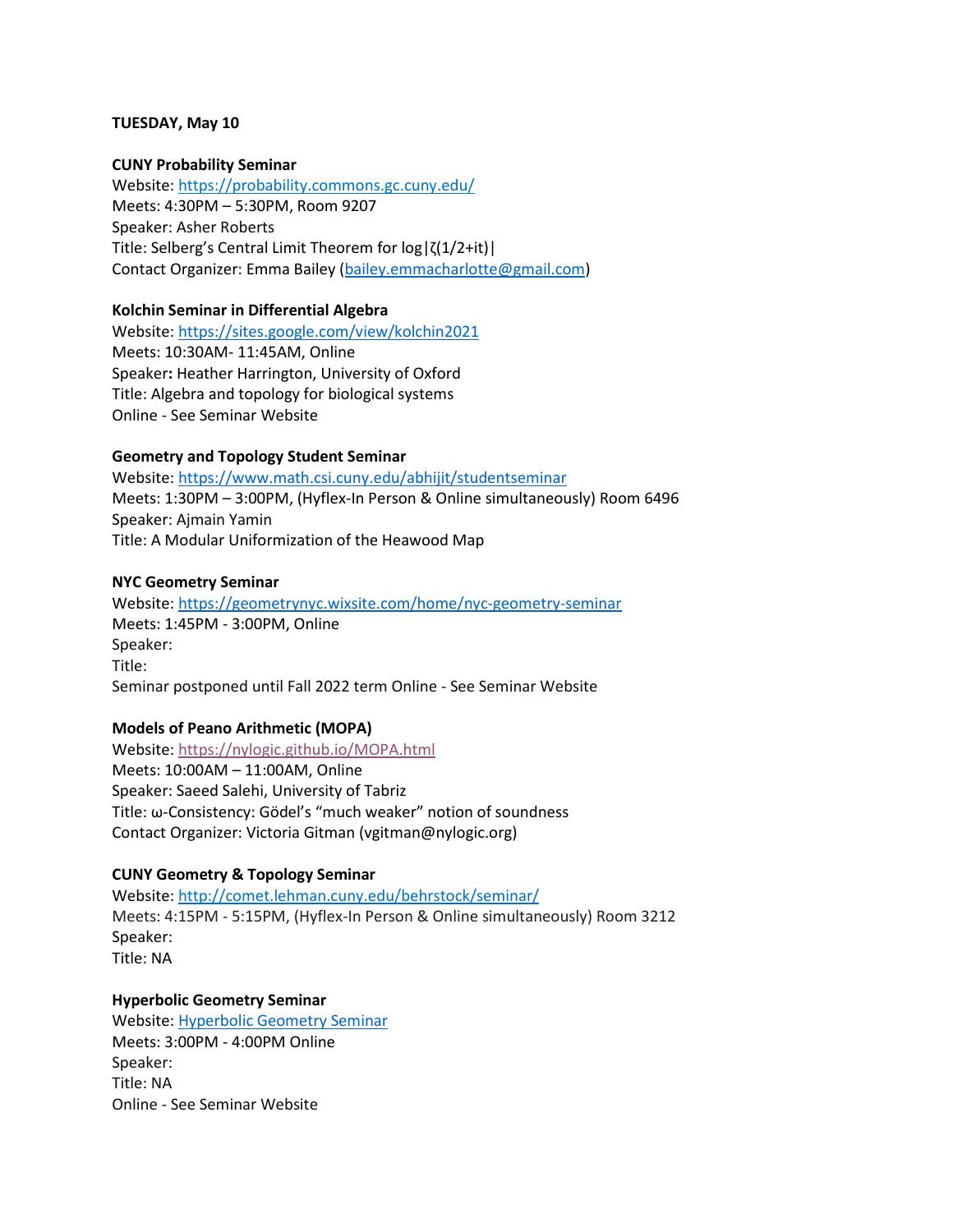**Einstein Chair Seminar**  Website[: Einstein Chair Mathematics Seminar \(cuny.edu\)](https://www.gc.cuny.edu/Page-Elements/Academics-Research-Centers-Initiatives/Doctoral-Programs/Mathematics/Seminars/Einstein-Chair-Mathematics-Seminar) Meets: 6:30PM –8:00PM, Room 6417 Speaker: Title: NA ----------------------------------------------------------------------------------------------------------------------

## **WEDNESDAY, May 11**

### **Class Field Theory Student Learning Seminar**

Website[: https://sites.google.com/view/cunycft/](https://sites.google.com/view/cunycft/)  Meets: 4:15PM- 6:15PM, (Hyflex-In Person & Online simultaneously) Room 4214.03 Speaker**:** Title: NA Join Zoom Meeting <https://gc-cuny-edu.zoom.us/j/87439621995?pwd=Z0gyMUZQYXlCSFhOb3VXQUQrRWRSUT09> Meeting ID: 874 3962 1995 Passcode: 109161

## **The New York City Category Theory Seminar**

Website[: Category Theory Seminar \(cuny.edu\)](http://www.sci.brooklyn.cuny.edu/%7Enoson/Seminar/index.html) Meets: 7:00PM- 8:30PM, Online Speaker: Title: NA Online - See Seminar Website  $-$ 

### **THURSDAY, May 12**

# **Mostly Teichmuller Spaces (MTS) Seminar**

Website: [MTS SEMINAR – Dragomir Saric](https://dragomirsaric.com/mts-seminar/) Meets: 10:45AM- 12:00PM, Online Speaker: Maxime Fortier Bourque, Université de Montréal Title: NA Online - See Seminar Website

### **New York Number Theory Seminar**

Website: [http://www.math.rutgers.edu/~bumby/nyntsem/](http://www.math.rutgers.edu/%7Ebumby/nyntsem/) Meets: 3:00PM - 4:00PM, Online Speaker: Mel Nathanson, CUNY Title: Sturm's theorem Online - See Seminar Website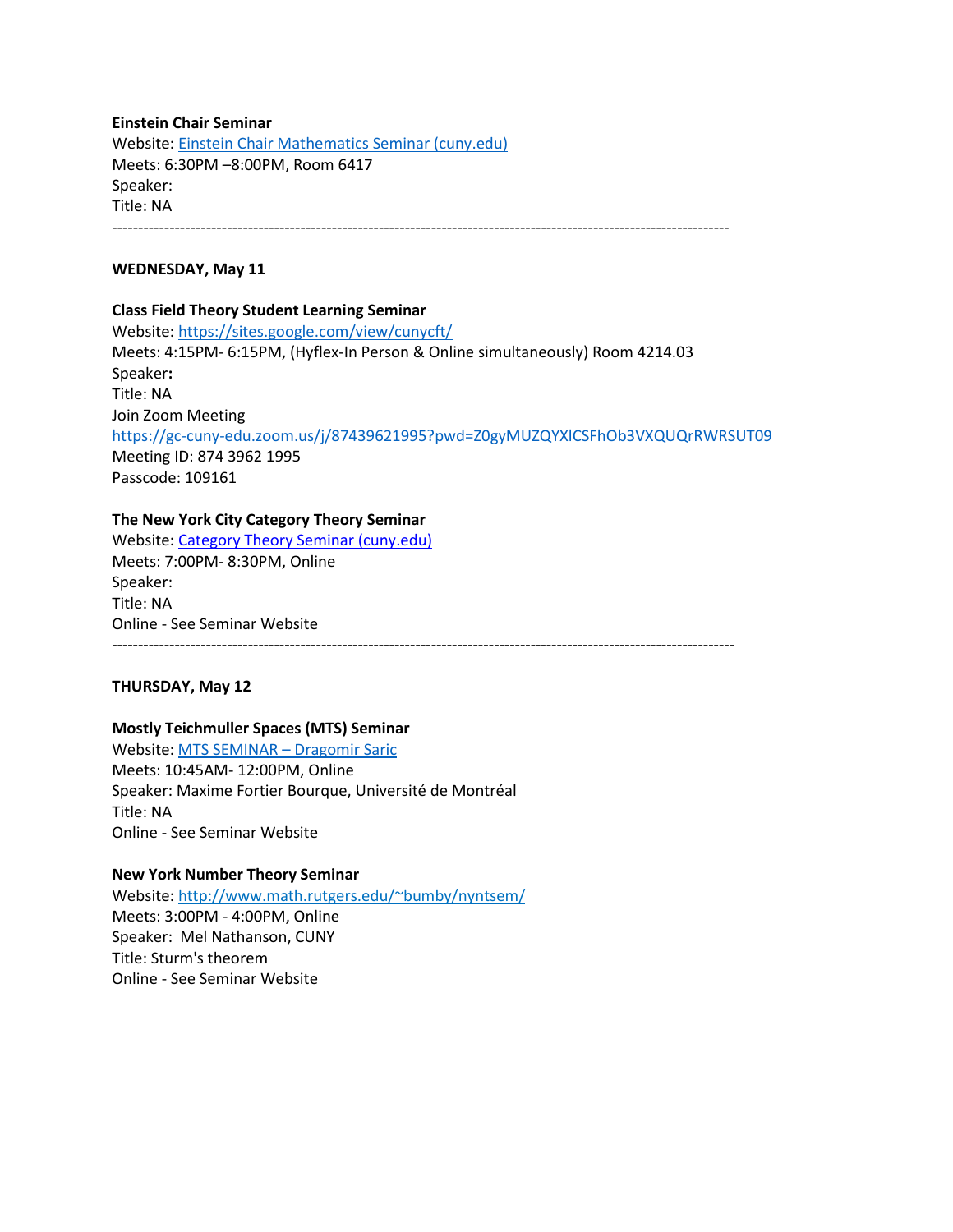### **CUNY Geometric Analysis Seminar**

Website[: CUNY Geometric Analysis Seminar \(lehman.edu\)](https://www.lehman.edu/faculty/rbettiol/seminar.html) Meets: 4:15PM- 515PM, (Hyflex-In Person & Online simultaneously) Room 6495 Speaker: Paul Schwahn (Universitaet Stuttgart) Title: Stability and rigidity of normal homogeneous Einstein manifolds Join Zoom Meeting by contacting NKatz@citytech.cuny.edu

# **Research Training Group in Number Theory Seminar**

Website[: http://www.math.columbia.edu/~goldfeld/ScheduleJointNTS38.html](http://www.math.columbia.edu/%7Egoldfeld/ScheduleJointNTS38.html)  Meets: 5:30PM- 6:30PM, Online Speaker: Title: NA NOTE: The RTG talk is aimed at graduate students and post-docs. Online - See Seminar Website

## **New York Joint Columbia-CUNY-NYU Number Theory Seminar**

Website: [http://www.math.columbia.edu/~goldfeld/ScheduleJointNTS38.html](http://www.math.columbia.edu/%7Egoldfeld/ScheduleJointNTS38.html)  Meets: 5:30PM - 6:30PM, Online Speaker: Title: NA Online - See Seminar Website -----------------------------------------------------------------------------------------------------------------------

# **FRIDAY, May 13**

### **Applications of Teichmueller Theory -Extremal Length Seminar**

Meets: 9:00AM - 11:30AM, Online Speaker: Title: NA No more talks will be held until Fall 2022 Contact Organizer: Fred Gardiner [\(frederick.gardiner@gmail.com\)](mailto:frederick.gardiner@gmail.com)

### **Symplectic Geometry Study Group**

Website[: Symplectic Geometry Study Group \(yfei.page\)](https://yfei.page/seminars/symplecticgeometry/) Meets: 9:30AM – 11:00AM, Online Speaker: NA Title: Differential Topology 8 Online - See Seminar Website

### **CUNY Representation Theory Seminar**

Website[: https://sites.google.com/site/cunyrt/](https://sites.google.com/site/cunyrt/) Meets: 10:00AM- 11:30AM, Online Speaker: Title: NA Online - See Seminar Website.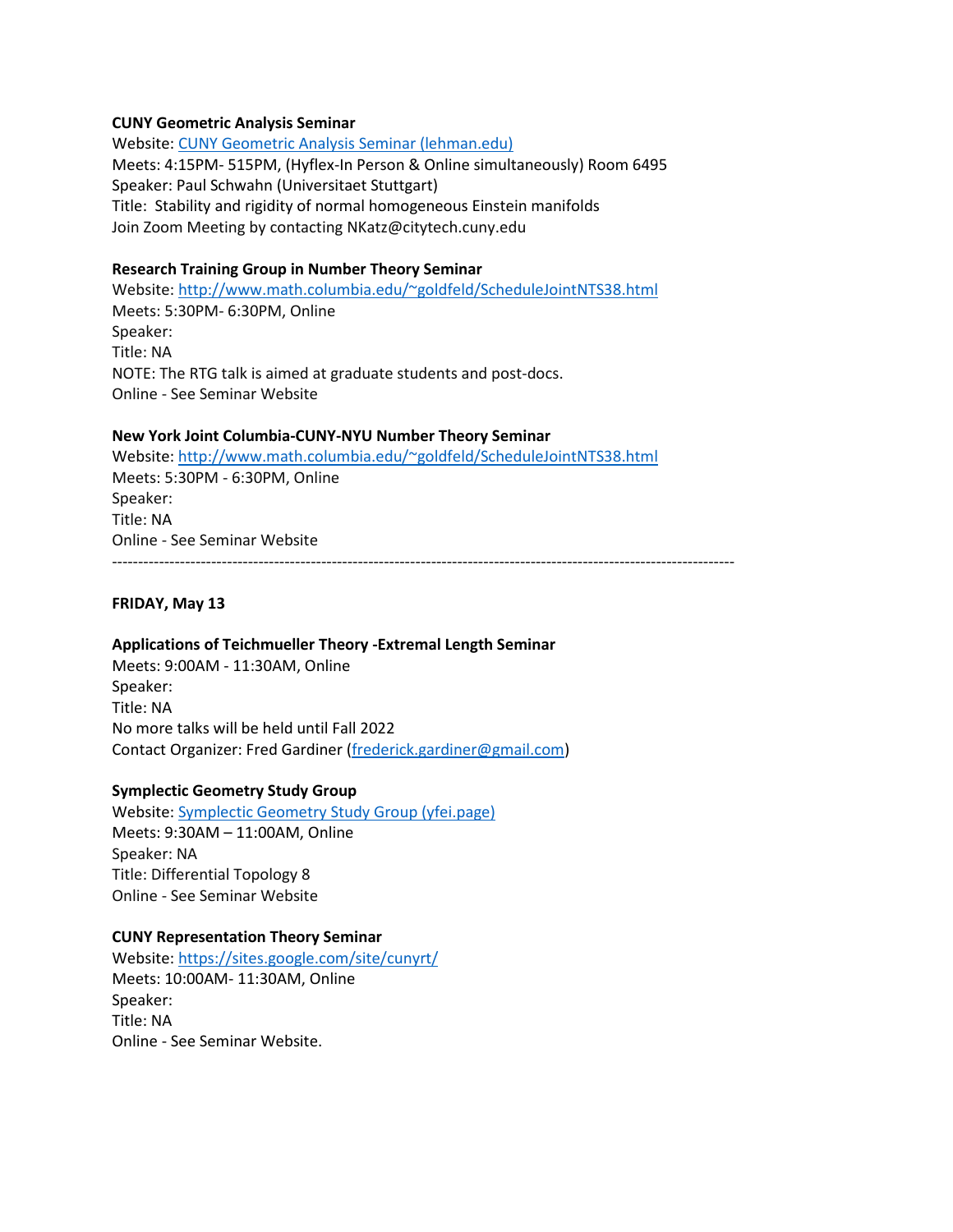### **Set Theory Seminar**

Website[: https://nylogic.github.io/set-theory-seminar.html](https://nylogic.github.io/set-theory-seminar.html) Meets: 12:15PM- 1:30PM, Room 6496 Speaker**:** Andrew Brooke-Taylor, University of Leeds Title: NA Contact Organizer: Victoria Gitman [\(vgitman@nylogic.org\)](mailto:vgitman@nylogic.org)

# **Differential Geometry, Topology, and Special Structures**

Website[: http://qcpages.qc.cuny.edu/~swilson/DGTsem.html](http://qcpages.qc.cuny.edu/%7Eswilson/DGTsem.html)  Meets: 11:45AM – 1:45PM, Room 6495 Speaker: Title: NA Seminar not meeting in preference to Categorical Semantics of Entropy workshop see[: https://itsatcuny.org/calendar/220513/scse](https://itsatcuny.org/calendar/220513/scse) for information on the workshop's Friday schedule.

### **New York Combinatorics Seminar**

Website[: Seminar \(nycombinatorics.org\)](https://www.nycombinatorics.org/seminar) Meets: 11:45AM – 1:00PM, Online Speaker Title: NA No more talks for the semester Contact Organizer: Sandra Kingan [\(skingan@brooklyn.cuny.edu\)](mailto:skingan@brooklyn.cuny.edu)

# **Student Learning Seminar on Ergodic Theory, Dynamical Systems, and Number Theory Seminar** Website:

[qcpages.qc.cuny.edu/~yjiang/HomePageYJ/LinkPages/TeachingPages/GCLinkFiles/Spring2022/Spring20](http://qcpages.qc.cuny.edu/%7Eyjiang/HomePageYJ/LinkPages/TeachingPages/GCLinkFiles/Spring2022/Spring2022.html) [22.html](http://qcpages.qc.cuny.edu/%7Eyjiang/HomePageYJ/LinkPages/TeachingPages/GCLinkFiles/Spring2022/Spring2022.html) Meets: 12:00PM- 1:45PM, Room 6417

Speaker**:** Yushan Jiang, Title: on Furstenberg's theorem

# **Automorphic Forms and Representations Study Group**

Website: [Seminars and Colloquia - Automorphic Forms and L-functions Student Seminar \(google.com\)](https://sites.google.com/site/gradcenterseminars/current-seminars/automorphic-forms-and-l-functions-student-seminar)  Meets: 2:00PM – 3:00PM, Room 4214.03 Speaker: Title: NA

# **BEAG seminar (Beginners Explorations in Algebraic Geometry)**

Website[: https://lagcc-cuny.digication.com/beag/SPRING\\_2022](https://lagcc-cuny.digication.com/beag/SPRING_2022)  Meets: 2:00PM – 3:00PM, Online Speaker: Title: NA Contact Organizer: Małgorzata Marciniak ([mmarciniak@lagcc.cuny.edu\)](mailto:mmarciniak@lagcc.cuny.edu)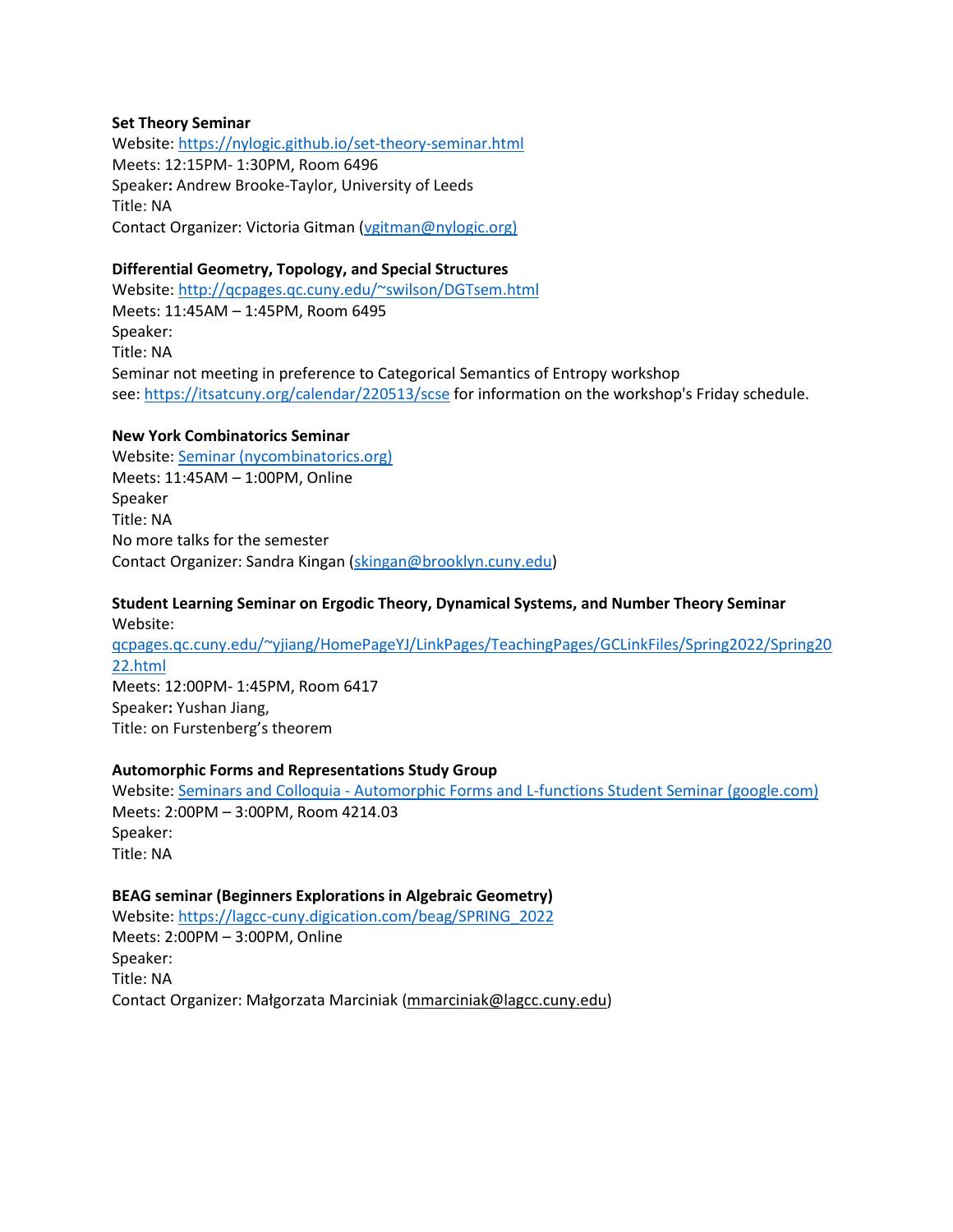### **Complex Analysis and Dynamics Seminar**

Website[: http://qcpages.qc.cuny.edu/~zakeri/seminar.html](http://qcpages.qc.cuny.edu/%7Ezakeri/seminar.html) Meets: 2:00PM - 3:30PM, Room 5417 Speaker: Federico Rodriguez Hertz, Penn State Title: Cohomology and Dynamics

# **Harmonic Analysis and PDE's Seminar**

Website[: CUNY Graduate Center Harmonic Analysis and PDEs Seminar](http://math.hunter.cuny.edu/vmartine/seminar_HA-PDE.html) Meets: 2:00PM – 3:00PM, Online Speaker: Arie Israel UT Austin, Department of Mathematics Title: The norm of linear extension operators for Cm(ℝn) Online - See Seminar Website.

### **Logic Workshop**

Website[: Logic Workshop | NYlogic](https://nylogic.github.io/logic-workshop.html) Meets: 2:00PM- 3:00PM, Online Speaker**:** Title: NA Contact Organizer: Russell Miller ( [Russell.Miller@qc.cuny.edu](mailto:Russell.Miller@qc.cuny.edu) )

#### **Commutative Algebra & Algebraic Geometry Seminar**

Website[: http://websupport1.citytech.cuny.edu/Faculty/hschoutens/CAAG.html](http://websupport1.citytech.cuny.edu/Faculty/hschoutens/CAAG.html)  Meets: 4:00PM – 5:00PM, Online Speaker: Title: NA Contact Organizer: Hans Schoutens [\(hschoutens@citytech.cuny.edu\)](mailto:hschoutens@citytech.cuny.edu)

#### **NY Group Theory Seminar**

Website: [NY Group Theory Cooperative - Spring 2022 \(google.com\)](https://sites.google.com/site/nygrouptheory/spring-2022) Meets: 4:00PM- 6:30PM, Room 6417 Speaker: Title: NA Online - See Seminar Website

#### **Polynomial and Matrix Computations Seminar**

Meets: 4:30PM- 6:00PM, Online Speaker**:** Title: NA Contact Organizer: Victor Pan( [VICTOR.PAN@lehman.cuny.edu\)](mailto:VICTOR.PAN@lehman.cuny.edu)